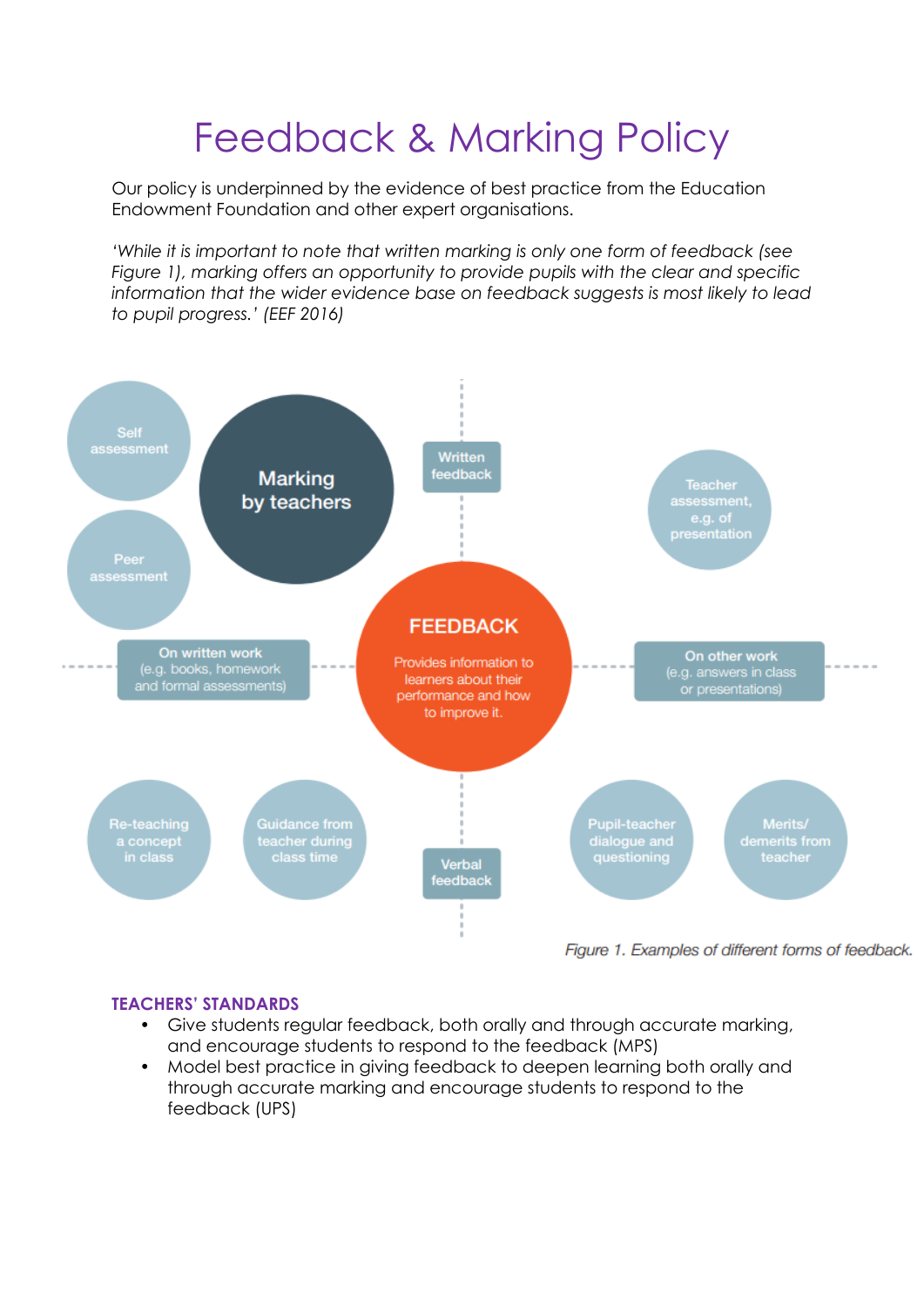# **OFSTED RECOMMENDATIONS**

- Teachers should provide pupils with incisive feedback, in line with our Feedback & Marking Policy, about what pupils can do to improve their knowledge, understanding and skills. The pupils should use this feedback effectively.
- Ofsted does not expect to see a particular frequency or quantity of work in pupils' books or folders. Ofsted recognises that the amount of work in books and folders will depend on the subject being studied and the age and ability of the pupils.
- Ofsted recognises that marking and feedback to pupils, both written and oral, are important aspects of assessment. However, Ofsted does not expect to see any specific frequency, type or volume of marking and feedback; these are for the school to decide through its assessment policy. Marking and feedback should be consistent with that policy, which may cater for different subjects and different age groups of pupils in different ways, in order to be effective and efficient in promoting learning.
- While inspectors will consider how written and oral feedback is used to promote learning, Ofsted does not expect to see any written record of oral feedback provided to pupils by teachers.
- If it is necessary for inspectors to identify marking as an area for improvement for the school, they will pay careful attention to the way recommendations are written to ensure that these do not drive unnecessary workload for teachers.

#### **WORKLOAD-MARKING CONSIDERATIONS**

- The quantity of feedback should not be confused with the quality. The quality of the feedback, will be seen in how a pupil is able to tackle subsequent work.
- We recommend that all marking should be **meaningful, manageable** and **motivating**. This should be the perspective adopted by all engaged in education, from classroom teachers to the Department for Education (DfE)
- Marking should serve a single purpose **to advance pupil progress and outcomes.** Teachers should be clear about what they are trying to achieve and the best way of achieving it. Oral feedback, working with pupils in class, reading their work – all help teachers understand what pupils can do and understand. Every teacher will know whether they are getting useful information from their marking and whether pupils are progressing.
- Consistency is important, but this can come from consistent and rigorous high standards. Shared expectations of feedback and marking will help everybody to be clear about what is required of them, but each subject will require a different response to the different workload demands of each subject and draw on teacher professionalism to create meaningful and manageable approaches.

#### **Feedback and Marking:** The aims are to:

- Provide clear guidelines on our approach to assessment
- Establish a coherent approach to assessment across all subjects
- Provide a system which is clear to students, staff and parents
- Establish a consistent approach to marking learners' work so that students feel valued and have a clear understanding of how well they are doing and how they can improve their learning to reach their potential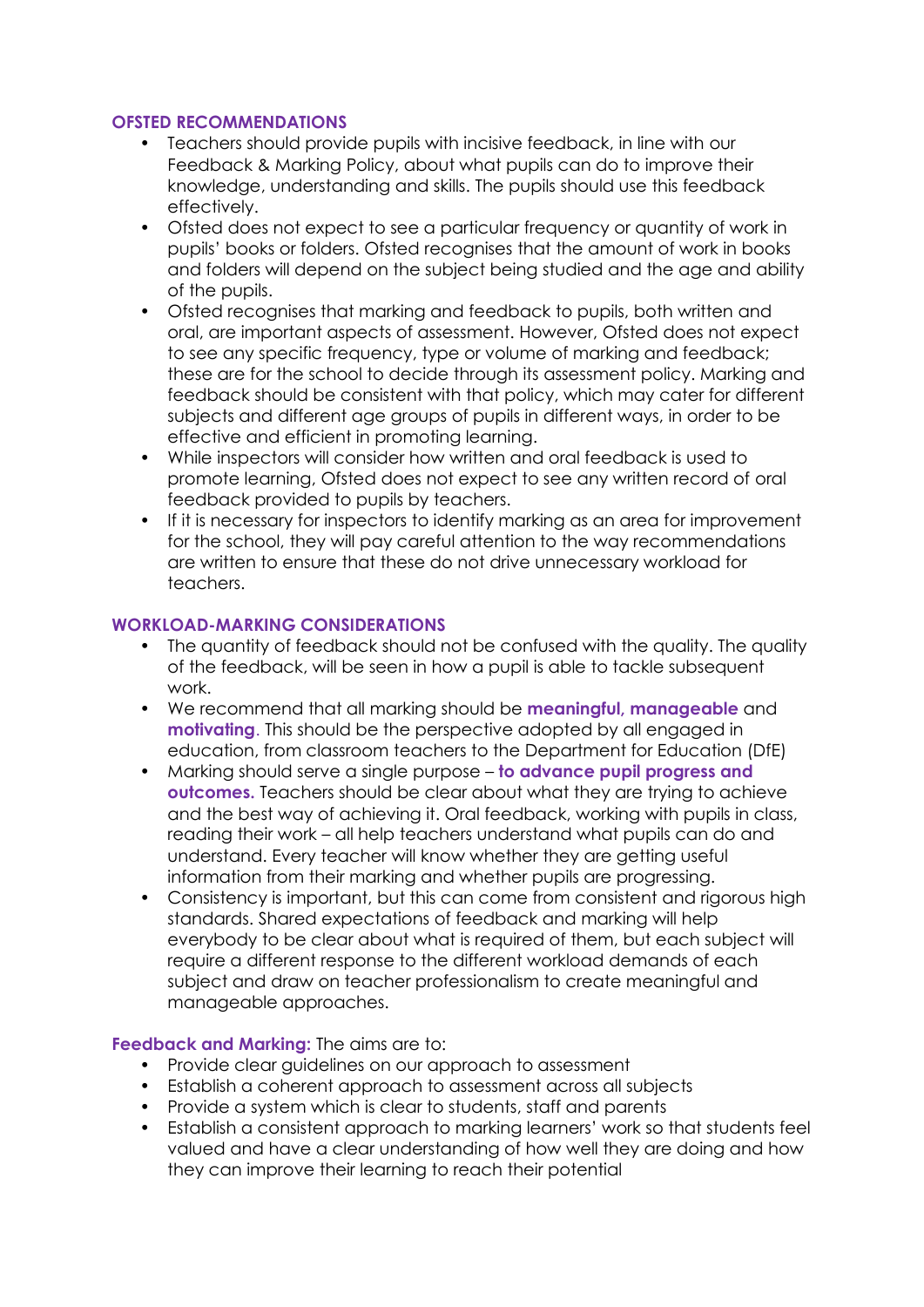**Principles:** Our schools have four purposes:

**1 TO HELP PUPILS UNDERSTAND WHAT THEY HAVE DONE WELL** To ensure pupils understand what they have done well they need to know both what they have done well and the reasons for it. Discussions with pupils about recently marked work should display a good understanding of both of these points. This supports pupil confidence and self-esteem in learning, and contributes to accelerated learning.

**2 TO HELP PUPILS UNDERSTAND HOW TO IMPROVE** To ensure all pupils understand how to improve, different types of prompts should be used. We use a mixture of challenge, reminder, steps and example prompts, as appropriate to help pupils to understand. This may be done through comments, questions, discussions or diagrams that help pupils to understand.

## **3 TO HELP PUPILS MAKE VISIBLE SIGNS OF IMPROVEMENT AS A RESULT OF FEEDBACK**

Without visible signs of progress emerging from marking or feedback, there are no signs of effectiveness. Teachers and Teaching Assistants should ensure time is given to act upon the guidance so that pupils can make immediate improvements.

**4 SUPPORT TEACHERS' ASSESSMENT KNOWLEDGE OF EACH PUPIL** To ensure teachers have an accurate picture of pupils' knowledge and understanding, in order to plan and refine next steps in learning.as part of thorough assessment for learning procedures. The four purposes of marking should be evident in all classes in all subjects throughout the school. However, approaches may differ. Sometimes it is appropriate to give feedback verbally and sometimes it is more effective to give written feedback. Each time, the four purposes of marking should be incorporated.

# **Manageable, Meaningful and Motivating Marking**

**Manageable**: marking practice is proportionate and considers the frequency and complexity of written feedback, as well as the cost and time-effectiveness of marking in relation to planning and teaching lessons.

**Meaningful**: marking varies by age group, subject, and what works best for the pupil and teacher in relation to any particular piece of work. Teachers are encouraged to adjust their approach as necessary and to incorporate the outcomes into subsequent planning and teaching.

**Motivating**: Marking should help to motivate pupils to make progress. This does not mean always writing in-depth comments or being universally positive: sometimes short, challenging comments or oral feedback are more effective.

An important element of marking is to acknowledge the work a student has done, to value their efforts and achievements and to celebrate progress. There are many ways to do this without extensive marking and too much feedback can take away responsibility from the pupil, detract from the challenge of a piece of work, and reduce long term retention and resilience-building.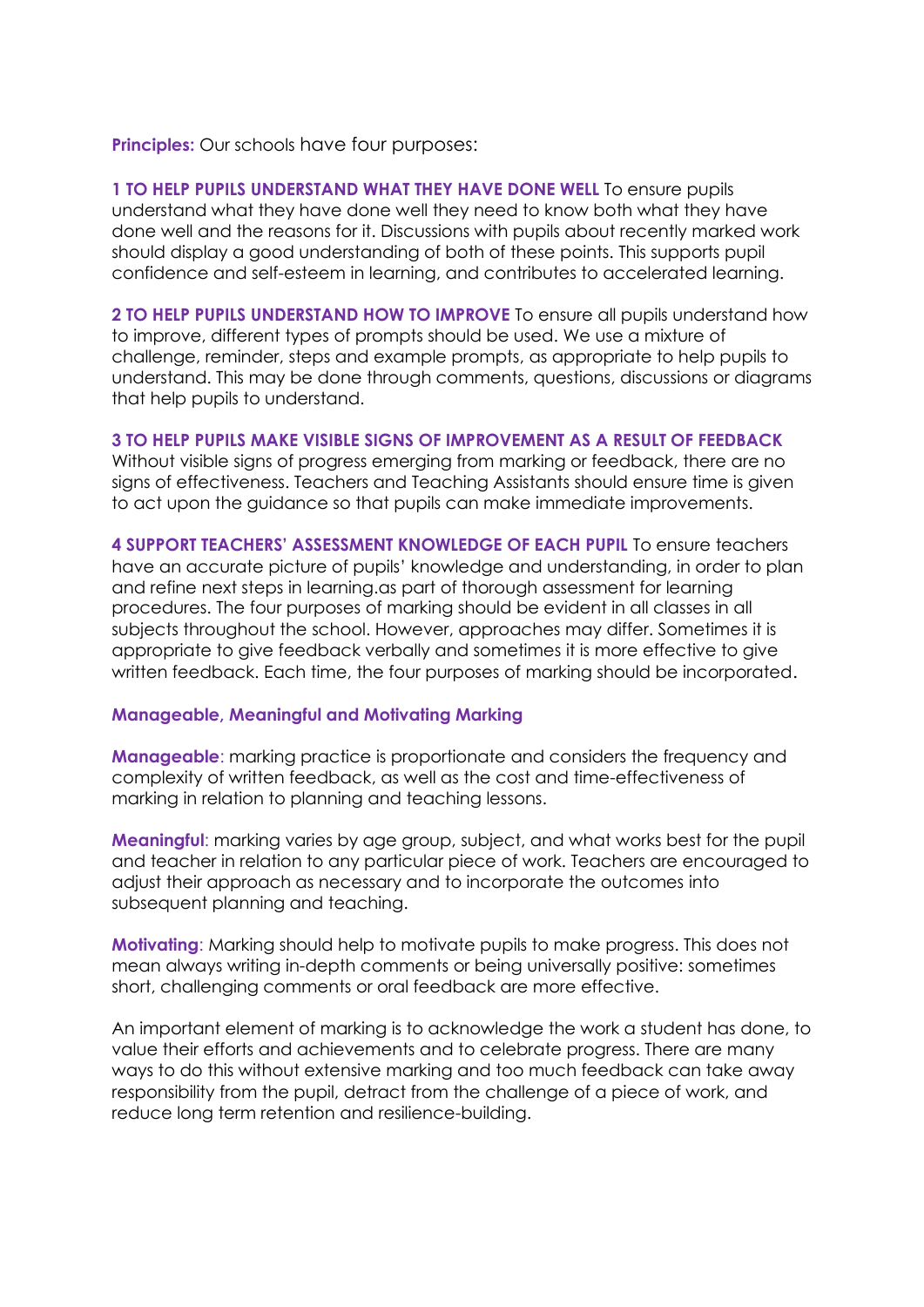Pupils should be taught and encouraged to check their own work by understanding the success criteria, presented in an age-appropriate way, so that they complete work to the highest standard.

# **FEEDBACK SHOULD:**

- Only be given when it has an educational benefit to the child, for example:
	- Address misconceptions,
	- Consolidate skills,
	- Deepen understanding,
	- Give opportunities to apply learning to new context,
	- Reflect or evaluate learning,
- Relate to the learning intentions which are shared with the pupils
- Involve all adults working in the classroom
- Give recognition and appropriate praise for achievement
- Give clear strategies for improvement
- Involve children in the process
- If applicable, link to previous work
- Inform future planning and individual target setting.
- Be evident in books across a range of lessons, that due to teacher intervention, a child has made progress.

## **FEEDBACK SHOULD NOT:**

- Be secretarial improving the work for the children.
- Be for anyone else apart from the children
- Be too much, so the key next steps are accurate and clear.
- Be given as a task which doesn't make best use of time or move learning on, for example
	- A task too easy or hard for a child
	- A task which will be the next lesson and covered anyway
	- A task which the child doesn't have time to complete

# **Marking in practice**

#### **Key marking**

Not all work should or can be marked in depth. Indeed, the use of meaningful self and peer assessment can lighten the marking load but also enrich the dialogue between teacher and student about the student's learning. Teachers are expected to use accurate marking and to feedback to students at regular intervals.

Within each unit of work, subject areas should identify regular key pieces of work for accurate marking and a response to feedback. These pieces of work will focus on the assessment of progress against specific learning objectives. These key pieces will also be identified in the subject plans which occur regularly.

- **Success criteria** will be shared with students so that they can be involved meaningfully in the process of feedback and marking, knowing what constitutes good learning and how learning can be improved
- Students must be given the **opportunity to respond** to the feedback and marking in order to show understanding of how they can improve their learning through redrafting, corrections, extension work or applying ideas to new situations or problems.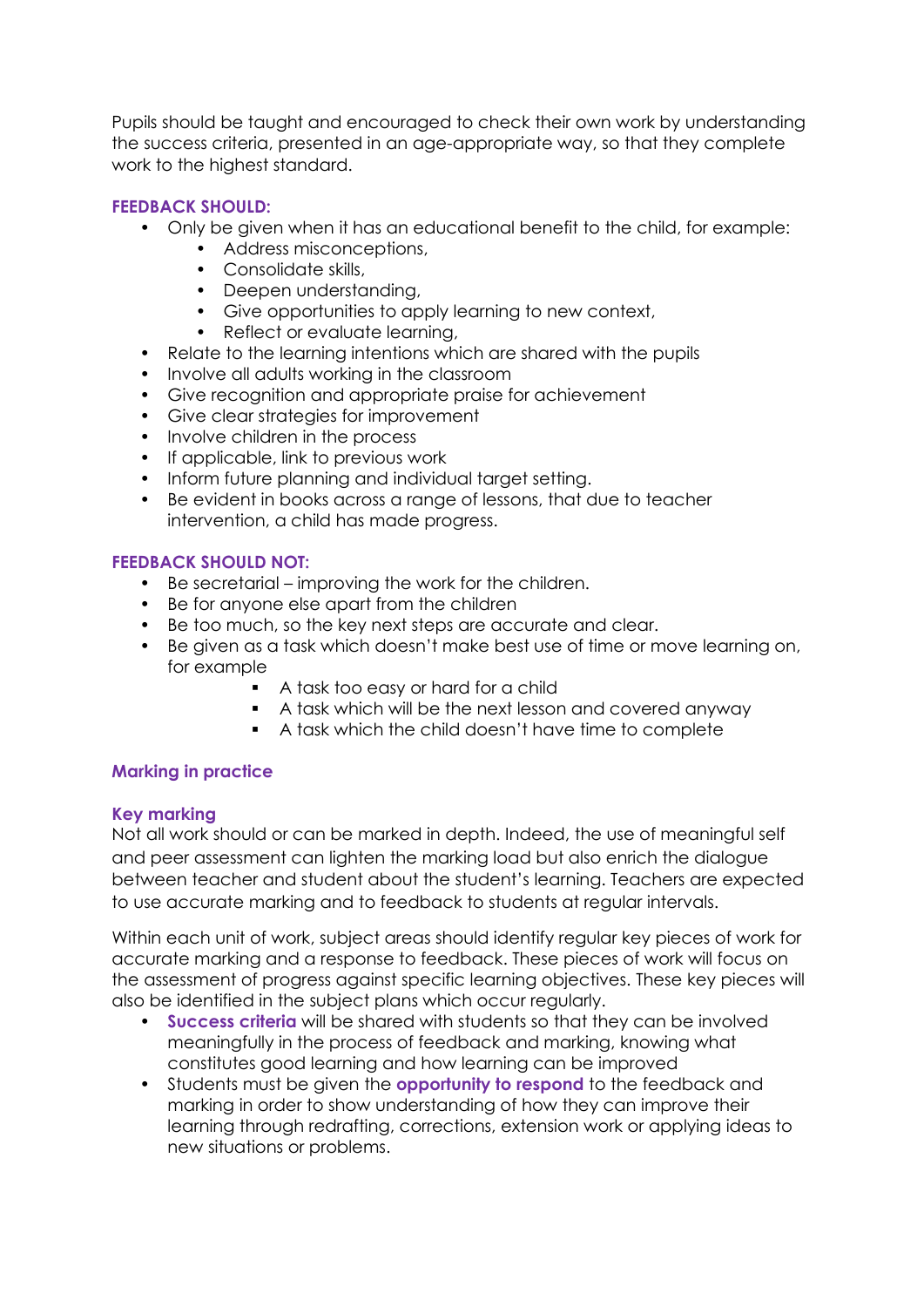- **Teachers are responsible for regularly recording** students' progress in accordance with the subject area marking policy to ensure that written evidence is available to inform discussions with students, colleagues, and parents.
- **Achievement** should be recorded according to Subject Policy
- Rewards should be given in line with school policy ie good effort and attainment

# **Marking Suggestions**

- On key pieces of work, more detailed comments should be made, showing what is good and what can be improved and how. This can be marked against a learning question and /or preidentified success criteria.
- Comments should be positive and subject specific. Expressions such as 'www – what worked well' and 'ebi – even better if' can be used.
- English Across the Curriculum should be evidenced and reinforced in marking. (See Appendix A)
- At the end of the work, where success criteria have been met, specific feedback and praise and helpful suggestions on what can be improved can be made. This should pertain to progress in subject content.
- After a key piece of work, dedicated time for improvement (DIRT time) should be offered next lesson so that the students respond immediately to marking and can be set on the right track to progress as soon as possible. Student response to marking and feedback should be completed in purple (Hovingham/blue (St Hildas'). Redrafted work should also be marked by the teacher to confirm progress in learning. The key to this sequence is ensuring students know HOW to improve their work and that they have had an opportunity to respond to feedback.

# **NON-NEGOTIABLE PROCEDURES FOR MARKING**

- All marking is to be carried out using the correct colours.
- All marking is to be done in a clear legible hand aligned to the school handwriting script.
- The marking code is to be followed.
- The marking code should be accessible to all pupils in the learning environment.
- All work is to be marked by Teacher or Support Staff and initialled if not completed by the class teacher
- Children should have the opportunity to improve their work
- Work marked by a supply teacher, who doesn't have the same assessment knowledge of the children as the class teacher should be initialled and marked as **ST**

# **HOW FEEDBACK IS GIVEN**

- Work is Assessed and Feedback given in a variety of ways which could include:
- Live feedback within a lesson
- Small-group and one-to-one conferencing after a lesson
- Distance written feedback after a lesson
- Whole class feedback
- Self and peer assessment
- Shared Marking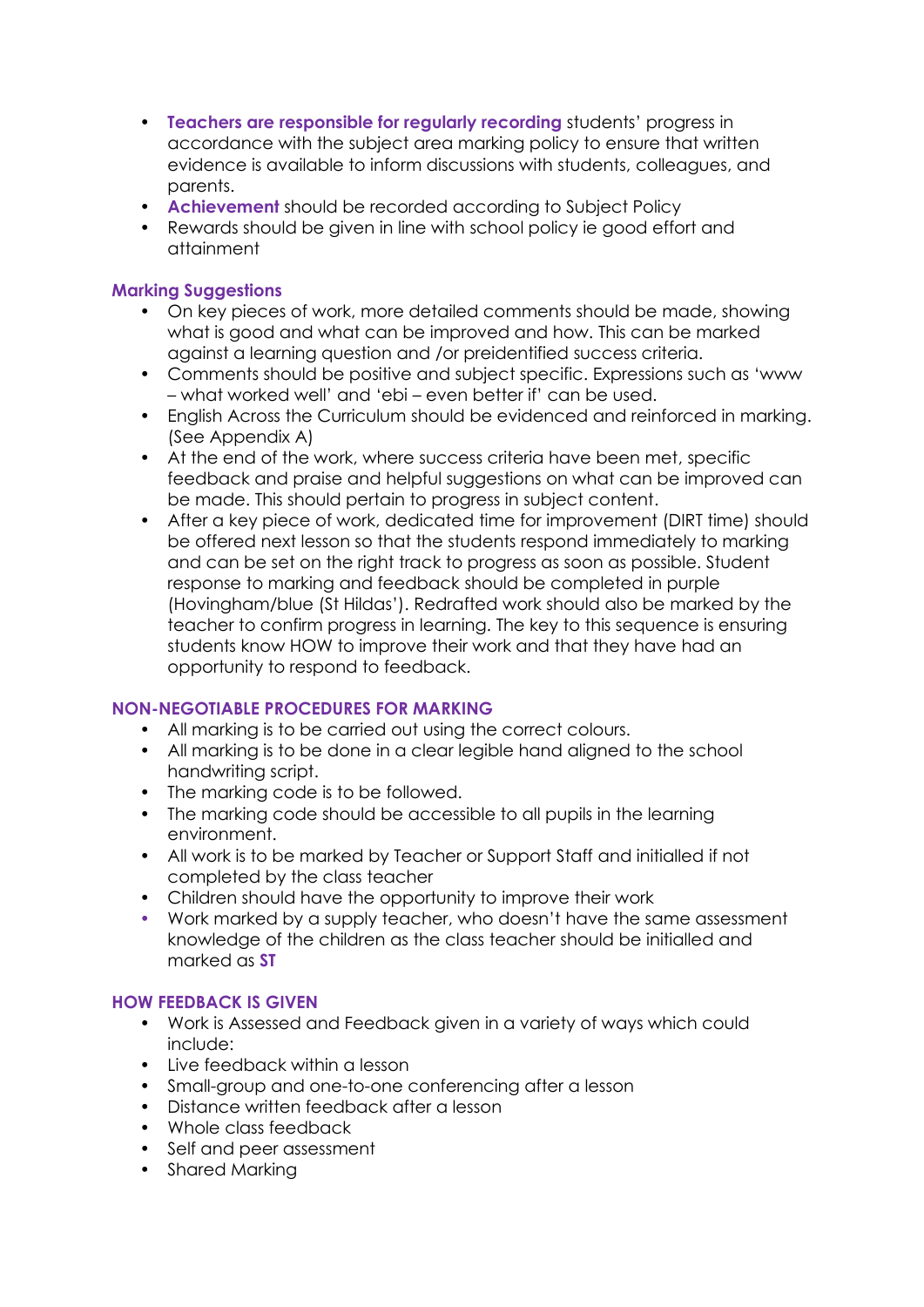# **1 LIVE FEEDBACK WITHIN A LESSON**

- This takes place throughout the lesson and is the most effective way of supporting pupils to make progress rapidly and accurately since feedback is immediate, discussed and acted upon at the time of learning. This form of feedback should be part of everyday classroom practice.
- Live marking allows a teacher to check that each child has the correct level of challenge: misconceptions can be identified and addressed, small errors corrected and additional stretch can be given where appropriate.
- Live marking is time-efficient and reduces the need for distance marking at the end of the day. This in turn frees up time to plan for the next day.
- Live marking can be written or verbal
- If a child has needed help within the lesson, the adult giving the help will indicate this by a stick man and initialling the work or part where feedback/support was given. This will support the teacher's summative assessment at the end of each term.
- Where verbal feedback has been given, this is recorded in children's books, A key-word is included to remind children of the conversation and so that visible signs of improvement can be seen. Further up the school, children can use their blue/purple pens, to show key word marking.

# **2 SMALL-GROUP AND ONE-TO-ONE CONFERENCING**

- A conversation with a child or group of children about their work can be more effective than written marking as both adults and children develop an unambiguous shared understanding of the next steps.
- Conferencing sessions are recorded in children's books in the same way as live verbal feedback (see above).

# **3 DISTANCE WRITTEN FEEDBACK**

- When immediate feedback cannot be given, work is assessed later to inform future planning and provide feedback to children.
- Teachers exercise professional judgement about the level of written marking that is required.
- This varies according to age group, ability, subject and task.
- Lengthy written marking is not a proxy for effective feedback.

# **4 WHOLE CLASS FEEDBACK**

- This works when similar feedback can be given to the whole class: a common misconception or shared next step.
- Whole class feedback is also helpful to model the feedback process and support self- and peer assessment. Marking one piece of children's work as a group/class also teaches specific points at the same time. Another strategy is to show two pieces of work with the same title and discuss their differences.
- After this, children then mark against a checklist (written or oral) of requirements such as features of a genre or a good descriptive sentence.

# **5 SELF-MARKING**

- Children mark their own work in purple/blue pen and have opportunities to correct as they go along.
- Children are given answer sheets or use Success Criteria to ensure accuracy of marking.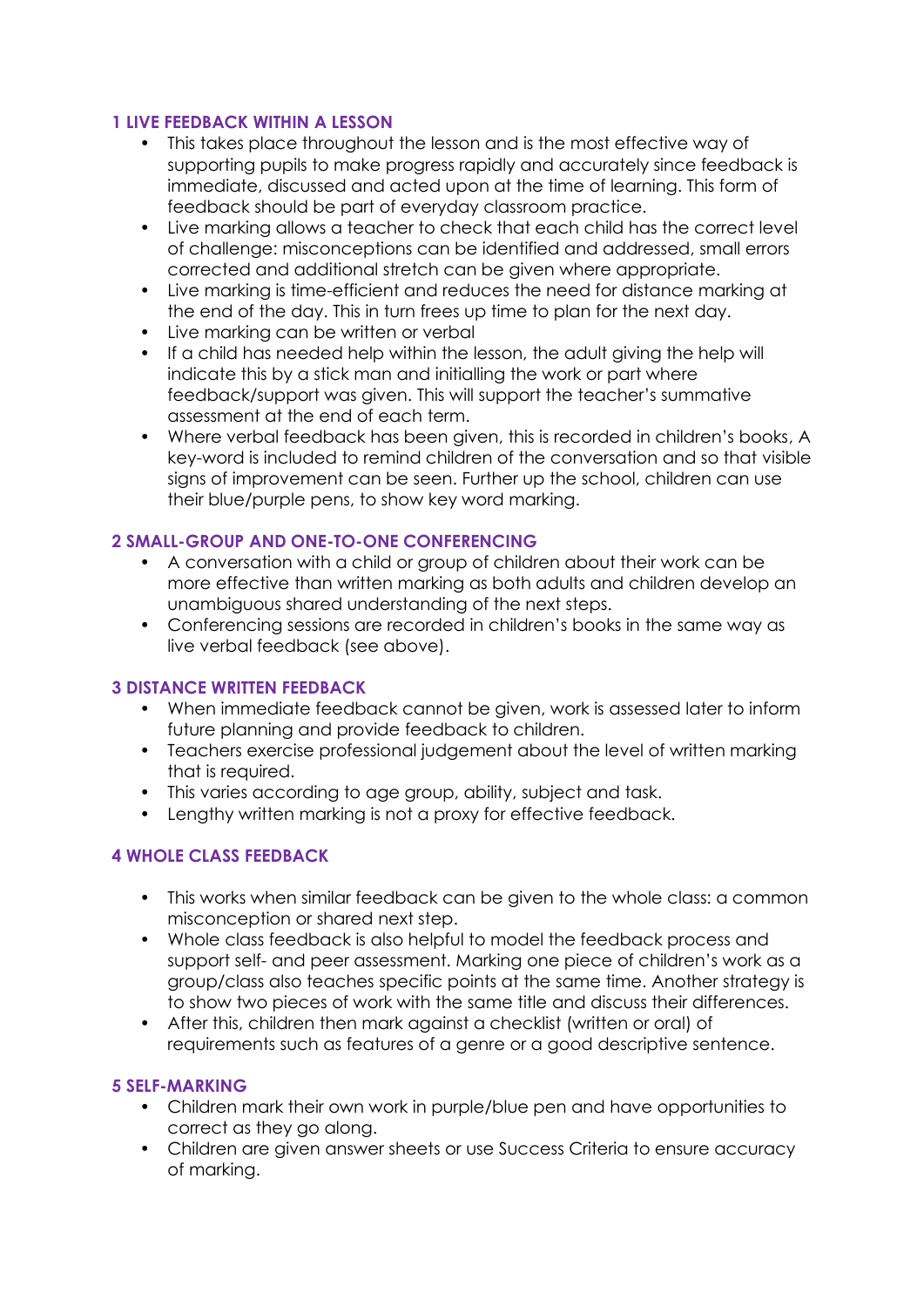- When self-marking, children include a reflective comment on their work. Eg 'I remembered my capital letters and full stops. Next time I will try to use more adjectives', 'I can add fractions when they have the same denominator'.
- When work is self-marked, teachers will look at all books to check for accuracy and plan next steps for individuals and groups of children.

#### **6 PEER-MARKING**

- Children mark their work with a friend's work using purple/blue pen, using answer sheets or Success Criteria.
- Children give feedback verbally. This is recorded by the child receiving the feedback. 'My friend said that I need to remember commas after fronted adverbials.', 'My friend said that I need to remember that taking away makes numbers smaller.'
- The child receiving the feedback also records who has marked their work.
- When work is peer-marked, teachers will look at all books to check for accuracy and plan next steps for individuals and groups of children.

## **7 CLOSED TASK MARKING**

• This usually consists of ticks or crosses in green (correct)or (correction needed) and is usually used for closed tasks for example arithmetic. Pupils will respond in purple/blue pen correcting any errors.

#### **Verbal Feedback**

In practical subjects such as Art, DT, Music and PE, there is a recognition of the importance of verbal feedback, which can have a significant impact on progress and attainment. It is the responsibility of subject leaders to ensure that effective systems are in place to promote verbal feedback and to monitor its effectiveness.

#### **Effort**

The effort made by pupils in producing work may be acknowledged by the teacher.

#### **Attainment**

Attainment should be recorded against learning objectives in accordance to subject policies.

#### **Presentation of work**

It is important that students are encouraged to present their work in an acceptable manner. The following are minimum expectations for written work:

- Titles underlined with a ruler (KS2)
- Dates ion the top line (underlined KS2) or at the top of worksheets
- Diagrams and tables should be drawn with pencil and ruler
- Use all of the space in your book and your work clear of doodles or graffiti
- Make sure your work is your best standard and handwriting is at age-related expectations

#### **TRANSCRIPTION FEATURES**

Spelling, punctuation and grammar should not be over-marked in every piece of writing. High frequency words and key subject words should **ALWAYS** be corrected. Corrections of transcription accuracy should be corrected by the pupil in blue/purple pen. Pupils should try to self-improve the transcription skills during the same lesson when possible as live marking or during DIRT time.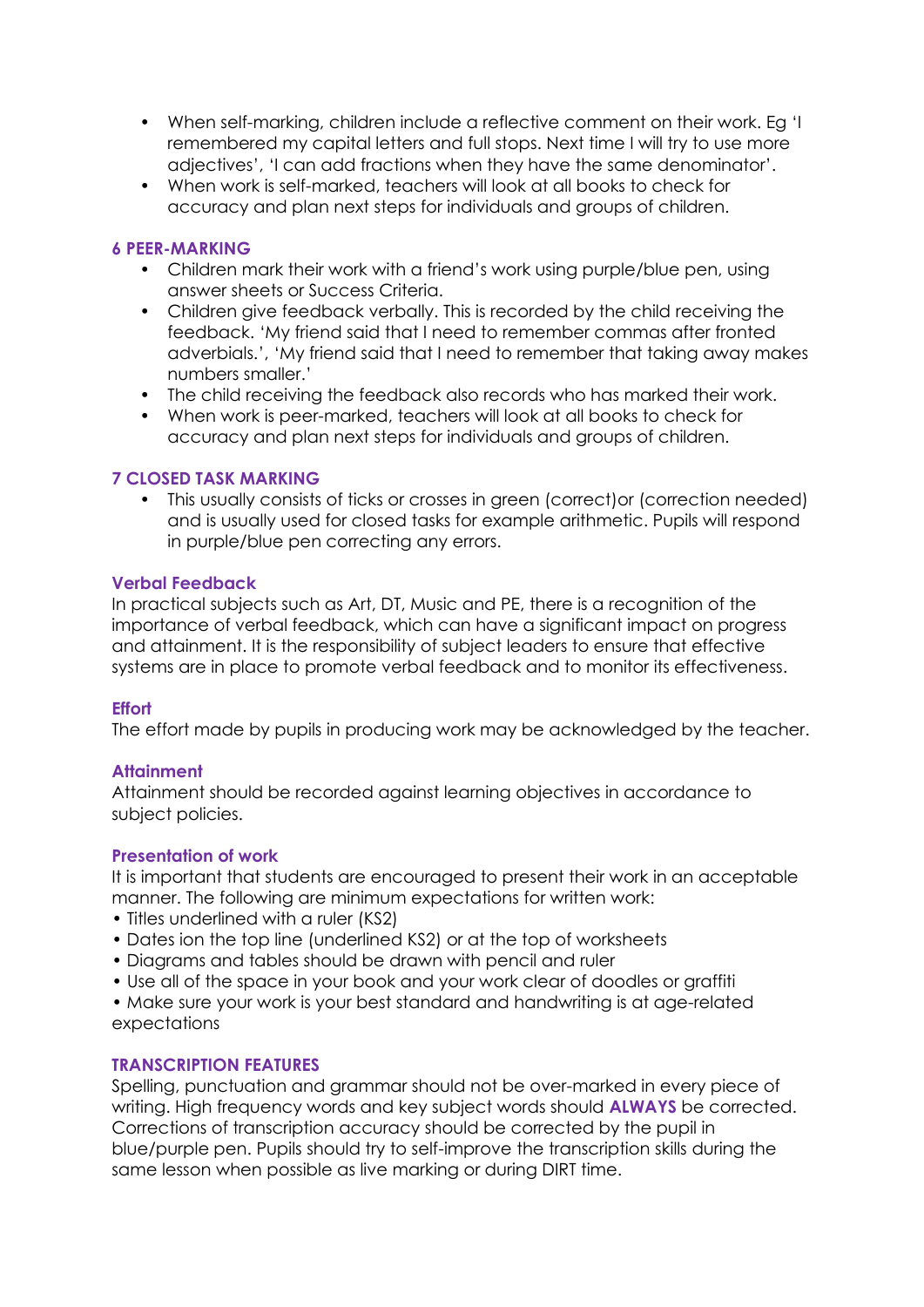## **Marking for English**

In assessing work, attention needs to be given to age-related expectations in English. Subject areas should focus especially on agreed subject specific key words as well as common grammatical errors.

The following is a standard notation for the marking of english:

- **P**: Punctuation,
- **SP:** Spelling-pick out age-related and/or subject specific technical vocabulary and correct them,
- **CP**: Capital letter,
- **NP//:** New paragraph,
- **?:** Confused meaning,
- **G;** Grammatically incorrect,
- **^**: Missing word,
- **WT**: Wrong tense,
- **WW**: Wrong word.

#### **SPELLING**

For younger children, the Teacher underlines incorrect spellings (wiggly like WORD) in a child's writing and uses **SP** from the marking code. In the margin. This word is rewritten below, with just the part of the word which is spelt incorrectly underlined. In purple/blue polishing pen, the pupil overwrites the letters which need correcting.

## **RECEPTION, EARLY Y1 – AND CHILDREN WHO ARE NOT YET READY TO READ TEACHER'S COMMENTS**

In Nursery and Reception and early in Year 1 it is important to recognise that some children cannot adequately read marking comments, therefore marking with the child as live marking will be used as often as possible as well as using symbols so that the pupils are able to independently recognise what they have done well and where they need to improve, as follows:

• Children will be asked to overwrite numbers and letters when they make a mistake with letter and number formation

- Improvement symbols) will be:
	- A single finger to indicate the need for finger spaces
	- A capital **A** to indicate the need for a capital letter
	- A full stop to indicate where this is needed
	- **abc** to indicate the need to sit letters on the line
	- in Maths a **green tick/cross** where work is correct/incorrect.
	- Where the child needs to practise number formation this will be indicated by the number requiring practice with room for the child to practise.

#### **SEN AND INCLUSION**

Effective feedback and marking must be accessible to all pupils and will reflect their individual needs and abilities. This may mean writing comments for specific pupils in an accessible colour, it may mean supporting pupils to read comments, it may mean recording verbal feedback and response.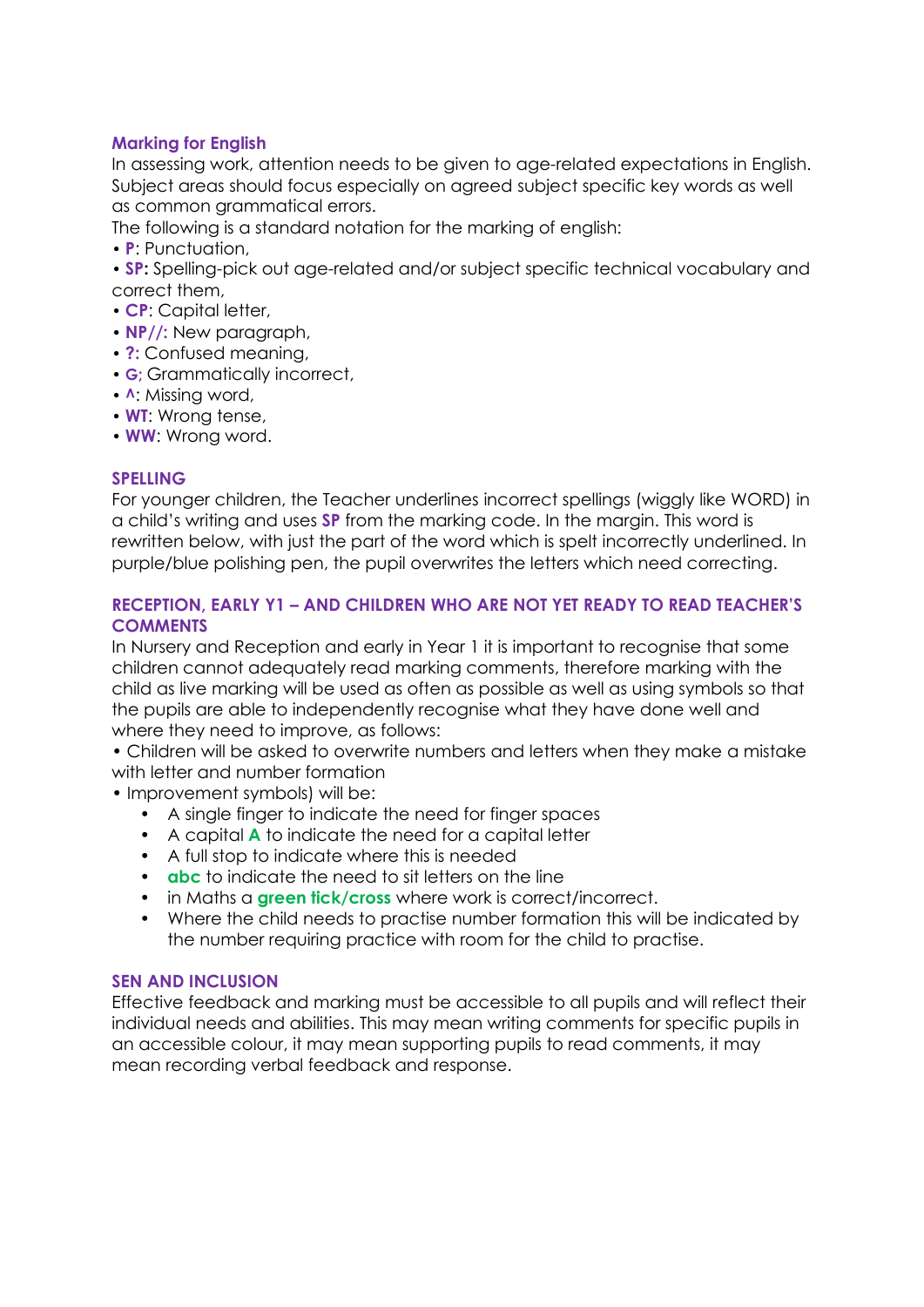#### **ROLE OF OTHER ADULTS SUPPORTING**

Support staff may mark work with groups of pupils with whom they have been working. When this is the case they will follow the guidelines in this policy: to initial work they have supported, identify if work was independent or supported and as appropriate give feedback verbally or through marking. Supply teachers who carry out work in the school are expected to mark all work in accordance with this policy. This will be given to all new supply teachers as part of the Staff Handbook (welcome pack) on arrival in the school.

#### **RESPONSIBILITIES**

It is the responsibility of the class teachers to ensure that this policy is consistently carried out, including enabling pupils to respond to feedback tasks. It is the responsibility of all staff working with pupils to ensure the marking code is consistently adhered to across the school. Each subject leader has the responsibility for monitoring that the policy is being consistently carried out in their subject area. Likewise, the SENCo has responsibility to ensure the policy is appropriately adapted and implemented for SEN pupils. This includes reference in Support Plans and agreements as appropriate. It is the responsibility of the Headteacher to liaise with the Subject Leaders and to feed back to Governors on the implementation of the policy, its consistency across the school and the impact it has upon progress It is the responsibility of the Headteacher to ensure that effective marking and feedback is monitored and evaluated as part of the quality assurance of teaching and learning across the school.

#### **MONITORING AND EVALUATION**

#### **EVALUATION**

Frequent work scrutiny and discussions with pupils will be undertaken by senior leaders to ensure the three purposes of marking and feedback are of a consistently high quality throughout the school and that individual target setting protocols are being complied with. Whole staff will peer review the marking in staff meetings to ensure consistency.

#### **MONITORING AND REVIEW**

This policy will be monitored on a regular basis by the Headteacher and will be reviewed annually in line with other policies for teaching and learning.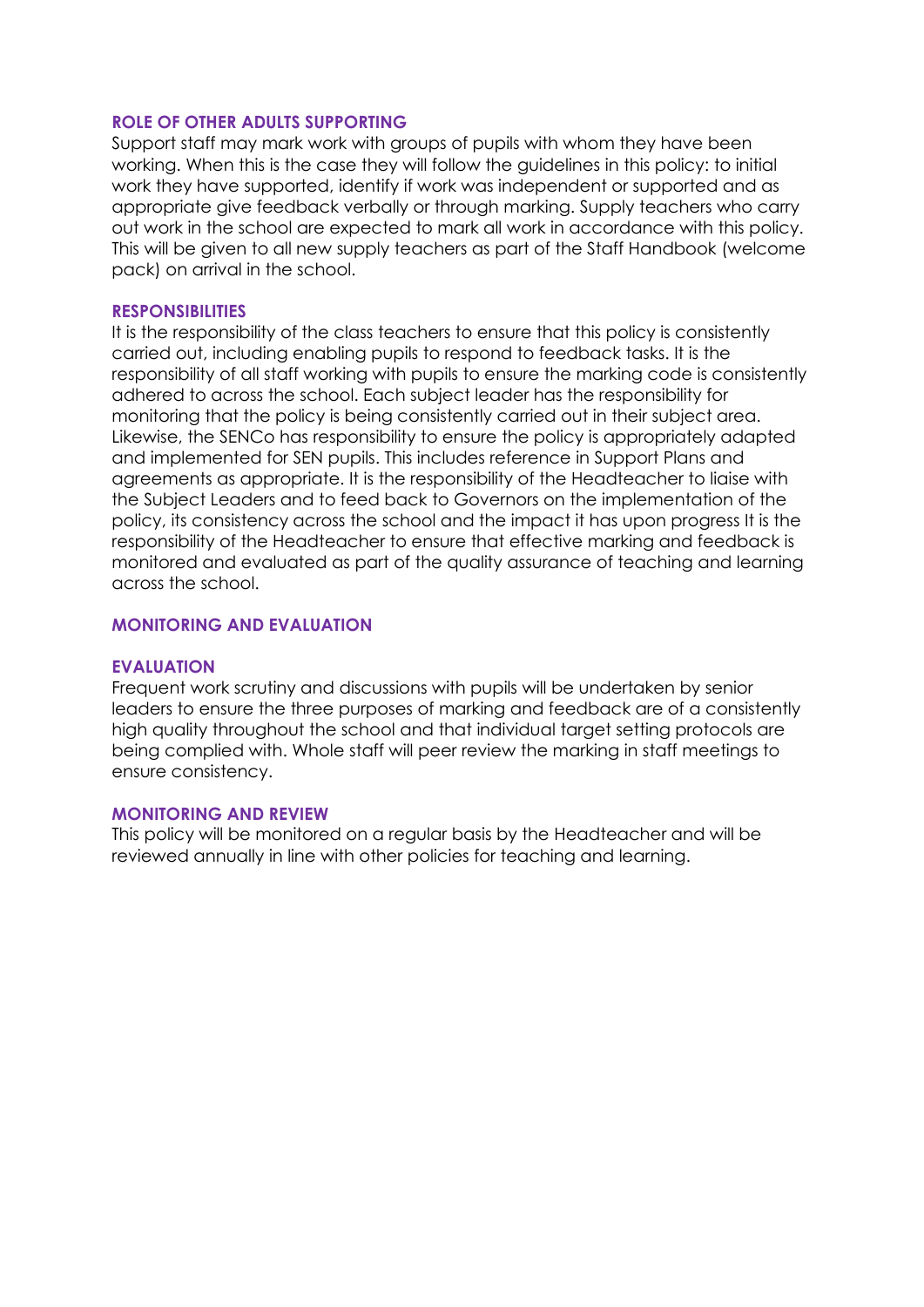# **APPENDIX A**

| Year group | <b>Expectation</b>                                                                                                                                                                                                                                                                                                                                                               |
|------------|----------------------------------------------------------------------------------------------------------------------------------------------------------------------------------------------------------------------------------------------------------------------------------------------------------------------------------------------------------------------------------|
| Year 1     | Developing accuracy in re-reading<br>٠<br>Develop checking 'techniques'<br>Begin to recognise misspellings<br>Use word mats to support spelling<br>$\bullet$<br>Use displays to support writing<br>٠                                                                                                                                                                             |
| Year 2     | Using a list to check spellings (appropriate for child)<br>٠<br>Recognise identified misspellings (from list) and correct<br>Use word mats/ displays to check phonic application is accurate<br>٠<br>Break words into syllables<br>Re-read as I write<br>٠<br>Begin to use dictionary/thesaurus<br>٠                                                                             |
| Year $3/4$ | Use a word list to check spellings (appropriate for child)<br>Develop proof-reading skills<br>Recognise misspellings and correct during writing<br>Know the definitions of the words that I am learning<br>Begin to identify the root, prefix and suffix in a word and<br>recognise how it can change the meaning or function of the word                                        |
| Year 5/6   | Develop proof-reading skills<br>Recognise misspellings and correct during writing<br>Know the definitions of the words that I am learning<br>$\bullet$<br>Apply knowledge of spelling conventions<br>Understand the relevance of word families, roots and<br>origins of words<br>Use dictionaries, thesauruses, word banks, displays,<br>books and websites for support or ideas |

#### **APPENDIX B: Other codes:**

Green pen  $\vee \vee$  Highlights good examples of work and a  $\vee$  tick to show answer is correct

A **X** cross indicates answer is incorrect. **C** correction **X WC** wrong calculation

A challenge needs to be completed DIRT Direct Response Time Children should have the opportunity to improve their work or complete challenges.

No stick man: Work has been completed independently

**Two blue/purple stickmen:** Collaborative Task

**Green stickman**: Support has been given (initials if not the class teacher)

**Green stickman & V.F.** Verbal Feedback has been given (initials if not the class teacher)